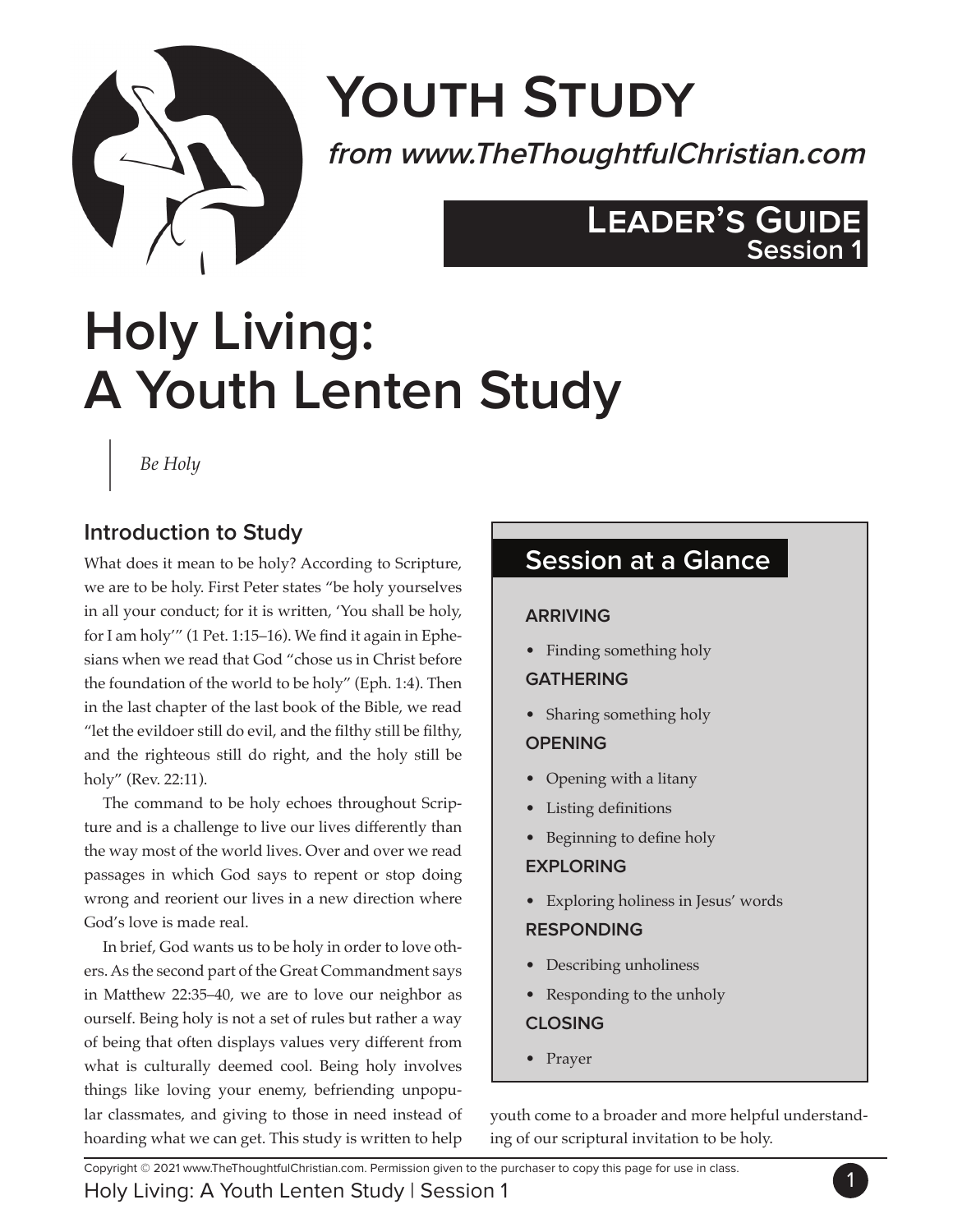Rodger Nishioka, a leading scholar on faith development for youth and young adults, reminds us of three things all youth are searching for as they transition from childhood to adulthood: identity, belonging, and purpose.1 Youth want to know who they are, where they belong, and why they are here. Inherent within our calling to "be holy" is our invitation to discover our identity, belonging, and purpose. It is not about reaching a destination of perfection; rather, it is a journey in which we find ourselves in closer communion with God and each other.

This study seeks to guide youth through a Lenten journey where youth will explore what it means to be holy and how they might discover a sense of identity, belonging, and purpose along the way.

In session 1, we will define what holiness is and what it means today. In session 2, we will look at what makes us holy. In sessions 3–5, we will look at what it means to be set apart, from, with, and for. Session 6 offers youth the opportunity to commit to a life of holiness and encourages them in their ongoing holy journey.

#### **Introduction for the Leader**

The word *holy* can be more than a little confusing for both youth and adults. When asked to define the word *holy*, people often use synonyms such as excellent, faultless, complete, whole, or perfect. While these words might play a small part in the definition of what holy means, it is very misleading to begin there. None of them fully explain or define what holy is.

Adding to the confusion, the word *holy* appears in many words, such as *holiness*, *holies*, and *holy-minded*. It shares its root with words like *consecrate* (to make holy), *sanctify* (to become holy), and *saints* (the holy ones).

Old Testament scholar Walter Brueggemann points out that holy is not a description we give to God. Holy is a description that God gives to God.2 This is God's term. God is the first one to use it. This means the best way to understand holiness is to look to God. Holiness is wrapped up in who God is. So when God invites us to be holy, we are invited to be "set apart" like God from all that is unholy, with all who are holy, and for a holy purpose.<sup>3</sup>

Our call to be holy is related to God and how we reflect God's holiness to others. In future sessions, we will dive more into the various aspects of being set apart, but in this first lesson, we want youth to explore the basics:

- To be holy is to be set apart—just as God is set apart.
- • To be holy is to be set apart *from* all that is not holy.
- • To be holy is to be set apart *with* all who are holy.
- • To be holy is to be set apart *for* all that is holy

We also want the youth to begin to think about accepting their invitation to be holy as a journey. This is why the church season of Lent is perfect for this study. Lent is a forty-day journey designed to help us stop, pause, and reflect. Lent is a season of spiritual intentionality, and in this season of Lent, youth will spend time looking at life through the lens of holiness. Enjoy this holy journey and blessings as you begin!

## **Goal for the Session**

Explore what the term *holy* means and how it impacts daily living.

## **Preparing for the Session**

- Think about how your room is set up. To be holy is to be set apart. Is there some way in which you could set apart your physical space for this study over the next six weeks? Some possibilities include lighting the same candle each week, rearranging the furniture into a circle, or meeting in a different room than normal.
- • Read through the Participant's Handout and decide how you will use it based on your group size and your available time.
- Write the words from activity 4 on the board in letters large enough for everyone to read before they arrive (*weird*, *different*, *odd*, *bizarre*, *wacky*, *strange*, *peculiar*, *distinctive*, *unusual*, and *quirky*).
- • If using media, it is always a good idea to do a test run before the session starts. In Teaching Alternatives, there is an exercise that requires a computer, internet access, and speakers.

## **Materials Needed**

- • Bibles
- • Board
- Markers
- • Copies of the Participant Handout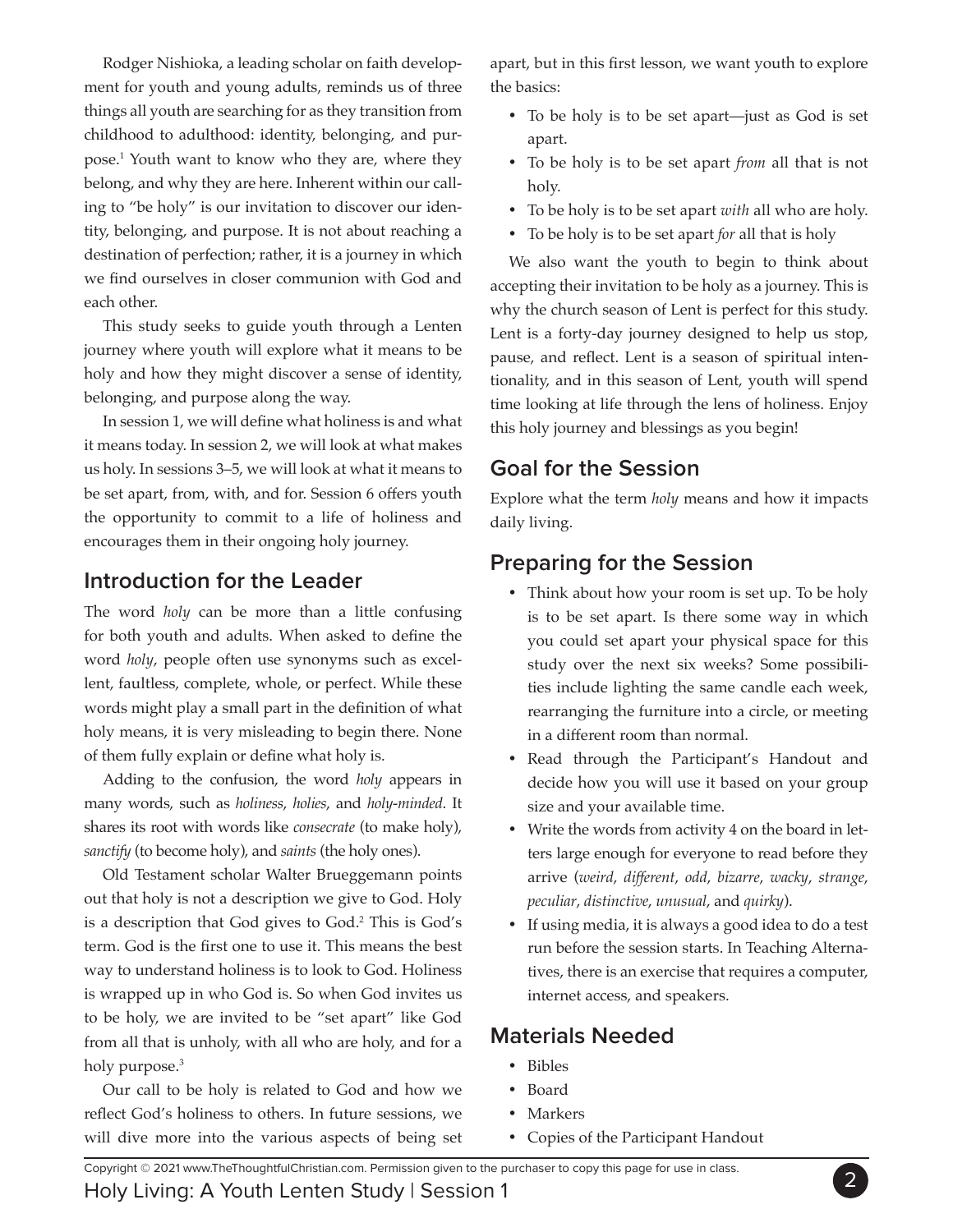## **Teaching Tip**

This is the first of a six-session series on what it means to be holy. Give the youth plenty of time to explore their own understandings of what it means to them and how they have heard the word used before. Encourage them to ask questions as you go along or to think about some follow-up questions at home that the group can explore the next time you gather. It is more helpful to give them a safe space to discuss the topic on their terms than it is to finish all the activities listed.

## **Arriving (5 minutes)**

#### **1. Finding Something Holy**

As youth arrive, invite them to find something that they would describe as holy within the room. If possible and if there is time, invite them to go beyond the meeting room and into the sanctuary, or nature, or some other large space.

Ask each youth to bring a holy object back with them as you gather, and ask them to think about why they selected what they did and why they would describe it as holy.

## **Gathering (5 minutes)**

#### **2. Sharing something holy**

Invite youth to describe or show the object to the group and explain why they consider it holy. After each youth talks, repeat a summary of the various rationale each offers for what is holy (e.g. "we have it in the sanctuary," "it reminds me of God," "it seems churchy," etc.).

## **Opening (15 minutes)**

#### **3. Opening with a Litany**

Invite a volunteer to open with the litany that is printed in the Participant Handout.

#### **4. Listing Definitions**

Call attention to the words on the board that you posted before the session. Read them aloud: *weird*, *different*, *odd*, *bizarre*, *wacky*, *strange*, *peculiar*, *distinctive*, *unusual*, and *quirky*.

Encourage the youth to read the list together and then ask them what makes the words similar and what makes these words dissimilar.

In order to help get the conversation going, you might suggest: "All these words assume that there is some standard for normal, and each of these words have a different nuanced way to describe something as being outside the bounds of what the majority might call normal. What would you describe as bizarre but not unusual?"

#### **5. Beginning to Define Holy**

Add one more word to the board. Write *holy* somewhere in the middle of your list and ask the youth what makes it similar or dissimilar to the rest of the list.

Remind them that there are no correct answers; you are just trying to get their opinion on what the word *holy* means because it can be a very tricky word for both youth and adults to understand.

## **Exploring (15 minutes)**

#### **6. Exploring Holiness in Jesus' Words**

Invite a volunteer to read aloud Matthew 7:1–12, a passage from the end of Jesus' famous Sermon on the Mount (Matt. 5–7). Before the reading, ask participants to think about how this passage might illustrate how Jesus understood the word *holy*.

After the volunteer reads the passage, ask the group how they think the things Jesus lists (hypocrisy, waste, searching, the golden rule) relate to the word *holy.*

Now ask the group to think about how doing these holy things would be like being set apart in multiple ways.

- • How might we be set apart *from* judging others?
- • How might we be set apart *for* giving bread?
- • How might we be set apart *with* our neighbor?

## **Responding (15 minutes)**

#### **7. Describing Unholiness**

Ask the youth to help you brainstorm things that are unholy. Invite someone to list the examples on the board as they are being called out. Give them some broad categories (e.g. abuse, violence, racism, wealth, climate change, bullying, sexism, fraud) and ask them to come up with concrete examples of unholy, bad things related to each category, either in their personal experience or in current events.

Some youth might disagree with what someone else brings up as an example, but try to encourage them to look at what all the examples, taken together, begin to represent.

Copyright © 2021 www.TheThoughtfulChristian.com. Permission given to the purchaser to copy this page for use in class.<br>Like by this issue of Monthle Least and Christian.com. Christian of the purchaser to copy this page for

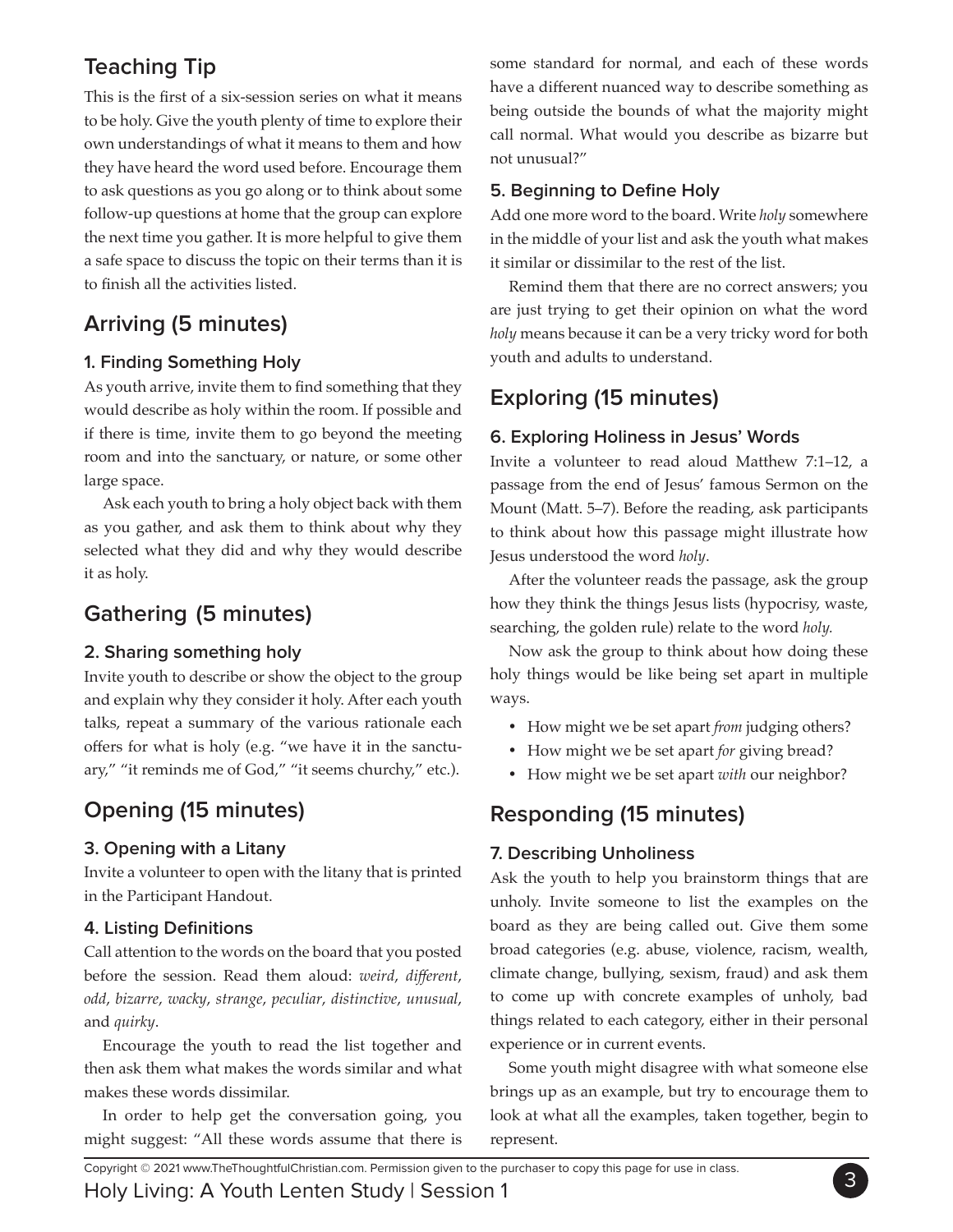#### **8. Responding to the Unholy**

Invite youth to imagine how they might respond to each of these unholy things now listed on the board. How can they respond? What can they do to fix them? Encourage them to be creative with this and to not be limited by what they might see in themselves as a lack of money or power or influence. Encourage them to dream big!

Before you close, ask the youth if they have any further reflections on how these responses to the unholy things might help us clarify what being holy is in terms of being set apart (e.g., set apart *from* all that, set apart *with* each other, set apart *for* doing good in this world).

## **Closing (5 minutes)**

#### **9. Prayer**

Close your time in prayer, either with the prayer below or using your own words.

Holy God, thank you for inviting us into your holiness. Help us to walk more closely and intentionally with you in this Lenten season as we contemplate what it means to be set part in a particular way—to be holy. Open us to your path and to your love. Amen.

## **Teaching Alternatives**

- Invite the youth to look in the concordance to find even more Bible verses that contain the word *holy*  to help them develop a deeper sense of the term in the Exploring section of this session.
- • Brainstorm a list of ways they have heard the term *holy* used before and discuss how each expression helps or diminishes our understanding of what *holy* means (e.g. holy cow, holy guacamole, holy crap). There is also a long list of sayings from the 1960s Batman and Robin television show in which Robin famously and repeatedly said "holy [*fill in the blank*] Batman" in many creative ways. The website to read and listen to all these is found at http://holysmokesbatman.com/.
- Play the game "human knot." Have all participants get in a tight circle and stick their arms straight out in front of them. Grab hands with two

different people in the circle. (They have to be two different people, or it won't work out.) Then have them twist and move and step over one another to try and realign themselves in a circle completely untangled. (If your group has already done this several times and is really good at it, make them try it with all or half of the participants blindfolded.) Once the group has untangled and while they are still standing in a circle holding hands, share this: "We will be going on a holy adventure together this Lenten season. For the next few weeks, we will be looking at what it means to be holy as we travel toward Holy Week. To be holy is to be set apart *from* all that is not holy. To be holy is to be set apart *for* all that is holy. To be holy is to be set apart *with* all who are holy. I'm glad that you will each be *with* me as we journey ahead."

## **Key Scripture**

• Matthew 7:1-12

#### **For More Information**

- Brian Christopher Coulter, *Be Holy: Find Identity/Find Belonging/Find Purpose* (Nashville: Chalice Press, 2014).
- Walter Brueggemann, *Theology of the Old Testament: Testimony, Dispute, Advocacy* (Minneapolis: Fortress Press, 1997).

#### **Notes**

- 1. Rodger Nishioka, *The Roots of Who We Are* (Louisville, KY: Bridge Resources, 1997).
- 2. Walter Brueggemann, *Theology of the Old Testament: Testimony, Dispute, Advocacy* (Minneapolis: Fortress Press, 1997), 288–93.
- 3. F. Brown, S. Driver, and C. Briggs, *The Brown-Driver-Briggs Hebrew and English Lexicon* (London: Bagster, 1976).

*Brian Christopher Coulter is pastor of First Presbyterian Church in Aiken, South Carolina. He writes for various publications and is the author of* Be Holy: Find Identity/ Find Belonging/Find Purpose *(Nashville: Chalice Press, 2014).*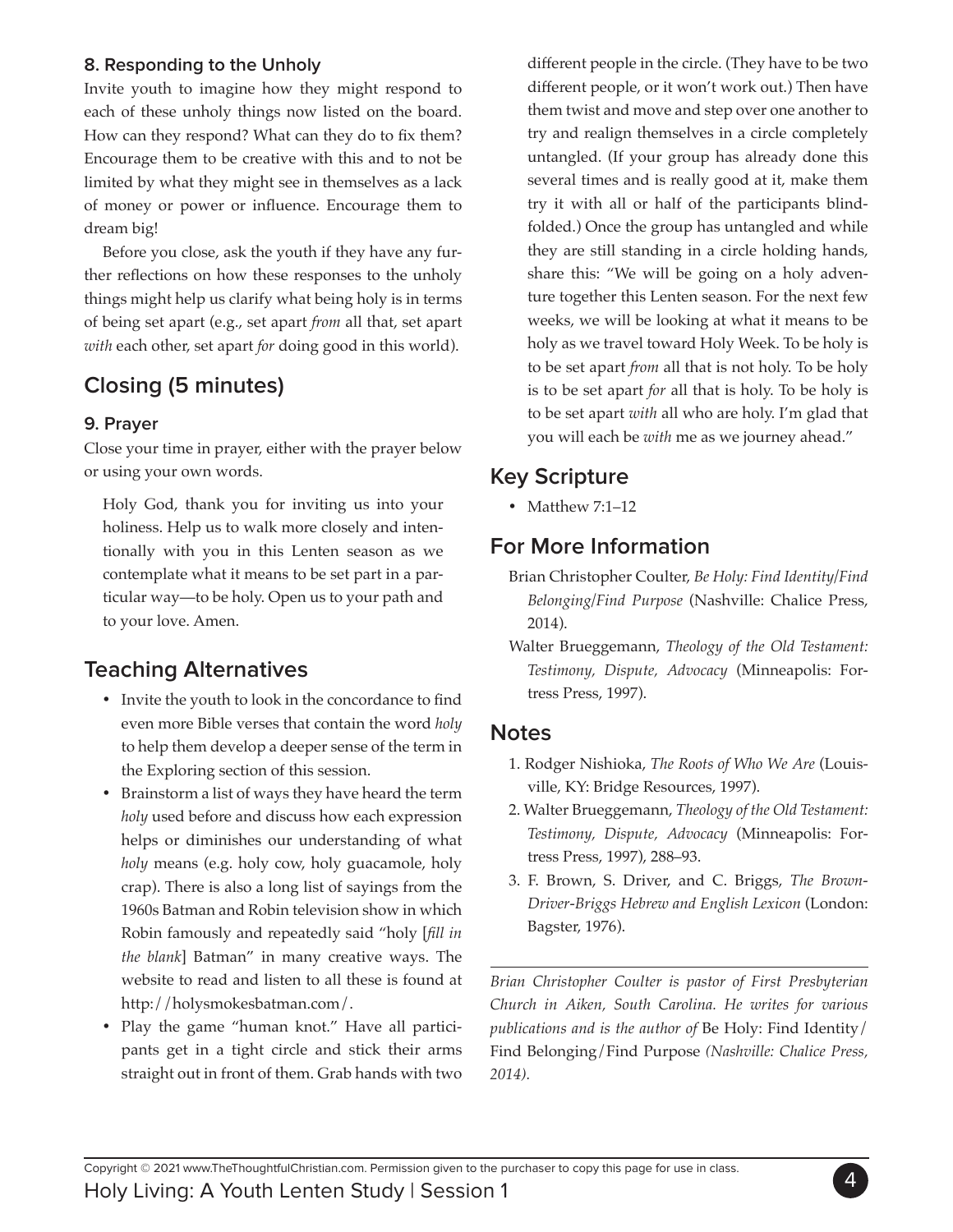

# **Youth Study**

**from www.TheThoughtfulChristian.com**

## **Participant Handout Participant HandoutSession 1**

# **Holy Living: A Youth Lenten Study**

#### *Be Holy*

## **Holy Moly**

*Holiness* is a word you probably don't use every day. Yet it is used in many texts in the Bible. Many of us shy away from talking about ourselves as holy because we don't want to give the impression that we think we are better than anyone else. In this Lenten study, we'll find out just what that word means and how it is used in the Bible. You may be surprised at what you find!

## **Opening Litany**

Holy God, Holy One, Holy Three, your holiness sets you apart, **yet in your holy wisdom, you invite us to join you on this holy journey.** 

You call us. **You invite us.**  You equip us. **You enable us.**  As we enter this time, refine us yet again **so that we might be set apart too,**  that we might be a better reflection of you, **that we might be holy. Amen.**

## **Holiness Is**

Holiness is being:

- • set apart *from*,
- • set apart *for*, and
- • set apart *with*.

## **Some Scriptures with the Word Holy**

You shall be holy to me. (Lev. 20:26a) For you are a people holy to the LORD your God. (Deut. 7:6) So as to present you holy and blameless (Col. 1:22) In holiness (1 Thess. 4:7)

1